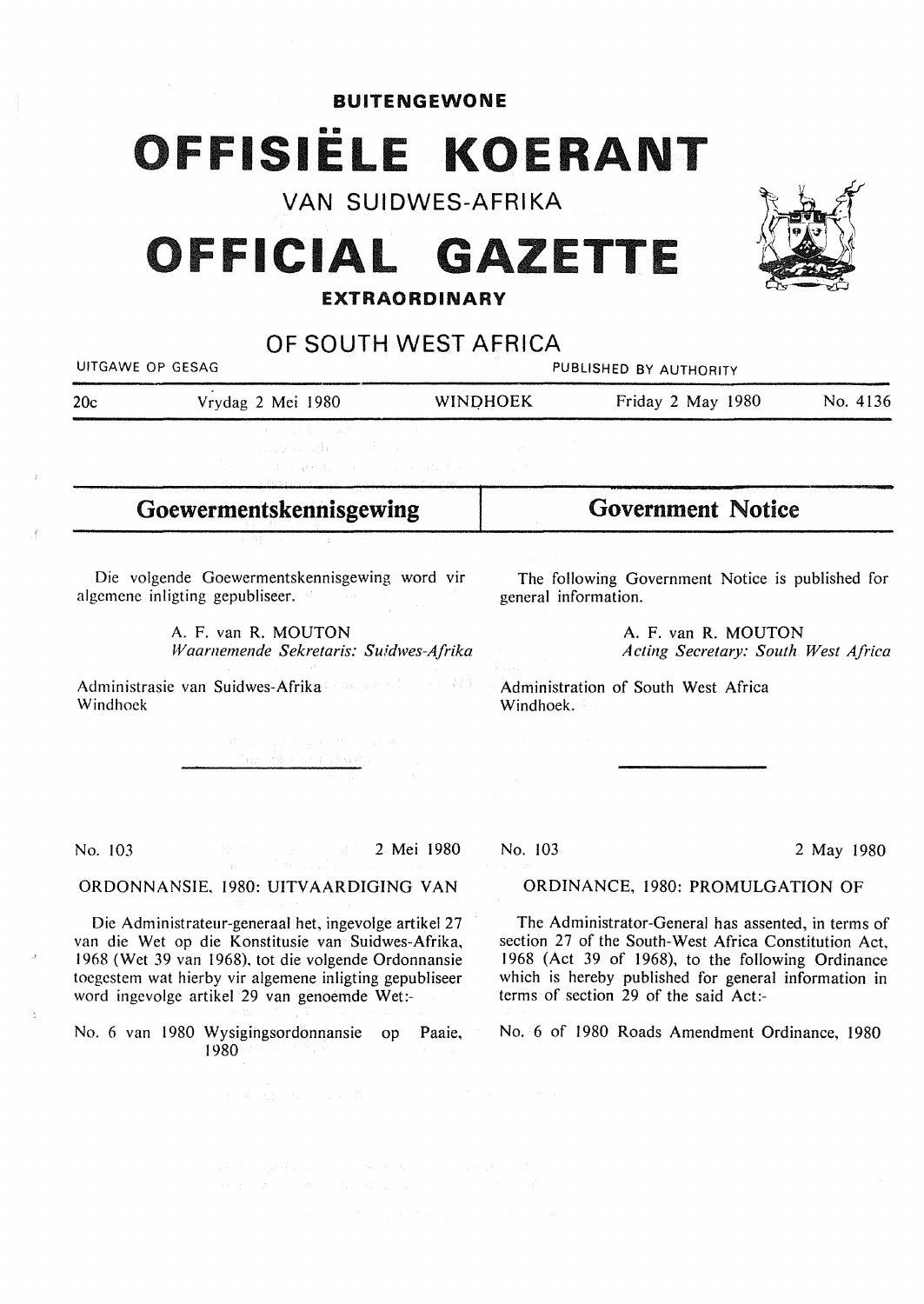**Ordonnansie No. 6 van 1980** 

#### WYSIGINGSORDONNANSIE OP PAAIE,<sup>0</sup>1980

*(Goedgekeur 24 April 1980) (Engelse teks deur die Administrateur-generaal onderteken) (Datum van inwerkingtreding 2 Mei 1980)* 

#### **ORDONNANSIE**

Tot wysiging van die Ordonnansie op Paaie, 1972, ten einde die Uitvoerende Komitee te magtig om die breedte van die padreserwe van 'n geproklameerde hoof-, groot- of distrikspad of enige gedeelte daarvan te verminder; om die Uitvoerende Komitee te magtig om die breedte van die padreserwe van enige gedeelte van 'n geproklameerde pad te vermeerder; en om voorsiening te maak vir verbandhoudende aangeleenthede.

Die Wetgewende Vergadering van die Gebied Suidwes-Afrika VERORDEN SOOS VOLG:-

**Wysiging van artikcl 3 van**  Ordonnansic 17 van 1972.

1. Artikel 3 van die Ordonnansie op Paaie, 1972 (hieronder die Hoofordonnansie genoem) word hierby gewysig deur subartikel (4) deur die volgende subartikel te vervang:

- "(4) (a) Die Uitvoerende Komitee kan die breedte van die padreserwe van 'n geproklameerde pad of enige gedeelte daarvan te eniger tyd vermeerder.
	- (aA) Die Uitvoerende Komitee kan die breedte van die padreserwe van 'n geproklameerde hoof-, groot- of distrikspad of enige gedeelte daarvan te eniger tyd verminder: Met dien verstande dat die breedte van sodanige padreserwe nie minder as dertig meter mag wees nie.
		- (b) Enige sodanige vermeerdering of vermindering van die breedte van die padreserwe van 'n geproklameerde pad word by kennisgewing in die *Offisiële Koerant* bekendgemaak.".

Wysiging van artikel 23 van Ordonnansie 17 van 1972.

2. Artikel 23 van die Hoofordonnansie word hierby ge $wysig -$ 

(a) deur in subartikel (1) die woorde wat paragraaf (a) voorafgaan deur die volgende woorde te vervang:

"Die Uitvoerende Komitee kan -"; en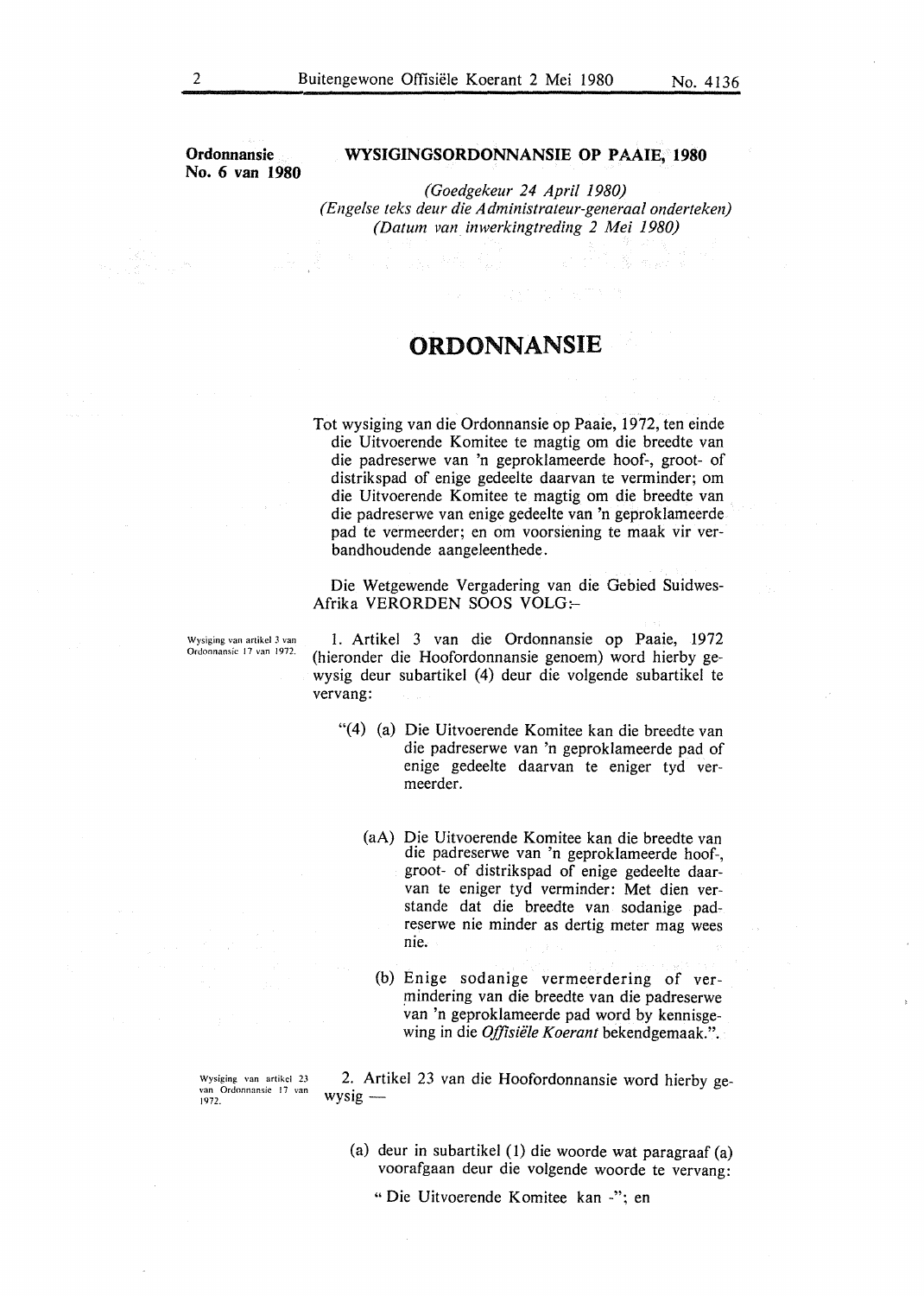*(Assented to 24 April 1980) (English text signed by the Administrator-General) (Date of commencement 2 May 1980)* 

### **ORDINANCE**

To amend the Roads Ordinance, 1972, so as to authorize the Executive Committee to decrease the width of the road reserve of a proclaimed trunk, main or district road or any part thereof; to authorize the Executive Committee to increase the width of the road reserve of any part of a proclaimed road; and to provide for incidental matters.

BE IT ORDAINED by the Legislative Assembly for the Territory of South West Africa, as follows:-

1. Section 3 of the Roads Ordinance, 1972 (hereinafter referred to as the principal Ordinance) is hereby amended by the substitution for subsection (4) of the following subsection:

- $(4)$  (a) The Executive Committee may at any time increase the width of the road reserve of a proclaimed road or any part thereof.
	- **(aA)** The Executive Committee may at any time decrease the width of the road reserve of a proclaimed trunk, main or district road or any part thereof: Provided that the width of such road reserve shall not be less than thirty metres.
	- (b) Any such increase or decrease of the width of the road reserve of a proclaimed road shall be made known by notice in the *Official Gazette.".*

2. Section 23 of the principal Ordinance is hereby amended -

Amendment of section 23 of Ordinance 17 of 1972.

(a) by the substitution in subsection (1) for the words preceding paragraph (a) of the following words:

" The Executive Committee may  $-$ "; and

**Ordinance No. 6 of 1980** 

**Amendment of section 3 of**  Ordinance 17 of 1972.

**ROADS AMENDMENT ORDINANCE, 1980**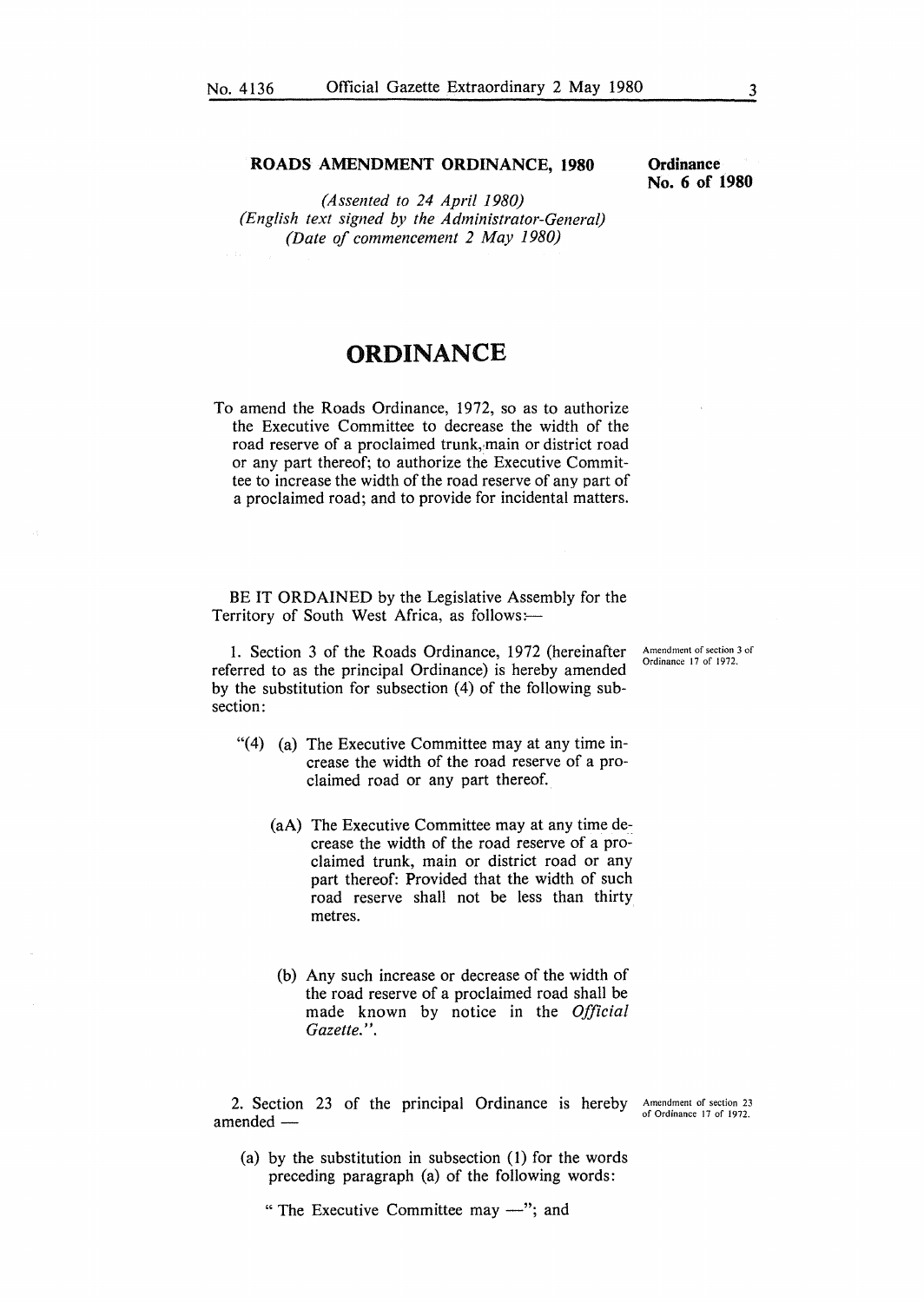# **Ordonnansie**  WYSIGINGSORDONNANSIE OP PAAIE, 1980 **No. 6 van 1980**  (b) deur subartikel (2) te skrap. Kort titel. 3. Hierdie Ordonnansie heet die Wysigingsordonnansie op Paaie, 1980.  $\begin{split} &\lim_{\varepsilon\to 0} \varepsilon^{-1} \big( \mathcal{E}_\varepsilon \big) = - \varepsilon \, \delta \, \varepsilon \, , \qquad \qquad \mathrm{d} \, \varepsilon^{-1} \big) = - \varepsilon \, \mathrm{d} \, \varepsilon \, \mathrm{d} \, \varepsilon \, , \qquad \qquad \mathrm{d} \, \varepsilon \, , \qquad \qquad \mathrm{d} \, \varepsilon \, , \qquad \qquad \mathrm{d} \, \varepsilon \, , \qquad \qquad \mathrm{d} \, \varepsilon \, , \qquad \qquad \mathrm{d} \, \varepsilon \, , \q$ an ang  $\begin{split} \mathbf{d}^{\mathcal{A}}_{\mathcal{A}}\left(\mathbf{e}^{i\mathcal{A}}_{\mathcal{A}}\right) & =\mathbf{d}^{\mathcal{A}}_{\mathcal{A}}\left(\mathbf{e}^{i\mathcal{A}}_{\mathcal{A}}\right) & =\mathbf{d}^{\mathcal{A}}_{\mathcal{A}}\left(\mathbf{e}^{i\mathcal{A}}_{\mathcal{A}}\right) & =\mathbf{d}^{\mathcal{A}}_{\mathcal{A}}\left(\mathbf{e}^{i\mathcal{A}}_{\mathcal{A}}\right) & =\mathbf{d}^{\mathcal{A}}_{\mathcal{A}}\left(\$

 $\begin{split} &\Delta \hat{f}^{\prime}(\omega) = f^{\prime}(\omega) \Delta \hat{f}^{\prime}(\omega) = \omega_{\rm{eff}} \left( \omega_{\rm{eff}} \right) = \omega_{\rm{eff}} \left( \omega_{\rm{eff}} \right) \left( \omega_{\rm{eff}} \right) \left( \omega_{\rm{eff}} \right) = \omega_{\rm{eff}} \left( \omega_{\rm{eff}} \right) \left( \omega_{\rm{eff}} \right) \left( \omega_{\rm{eff}} \right) = \omega_{\rm{eff}} \left( \omega_{\rm{eff}} \right) \left( \omega_{\rm{eff}} \right) \left( \omega_{\rm{eff}} \right) =$ 

 $\lambda$  $\sim 10^7$ 

 $\sim 10$ 

 $\chi_{\rm{eff}}$  is a constant of the state of the state of the state  $\chi_{\rm{eff}}$  and  $\chi_{\rm{eff}}$ 

 $\mathbb{Z}$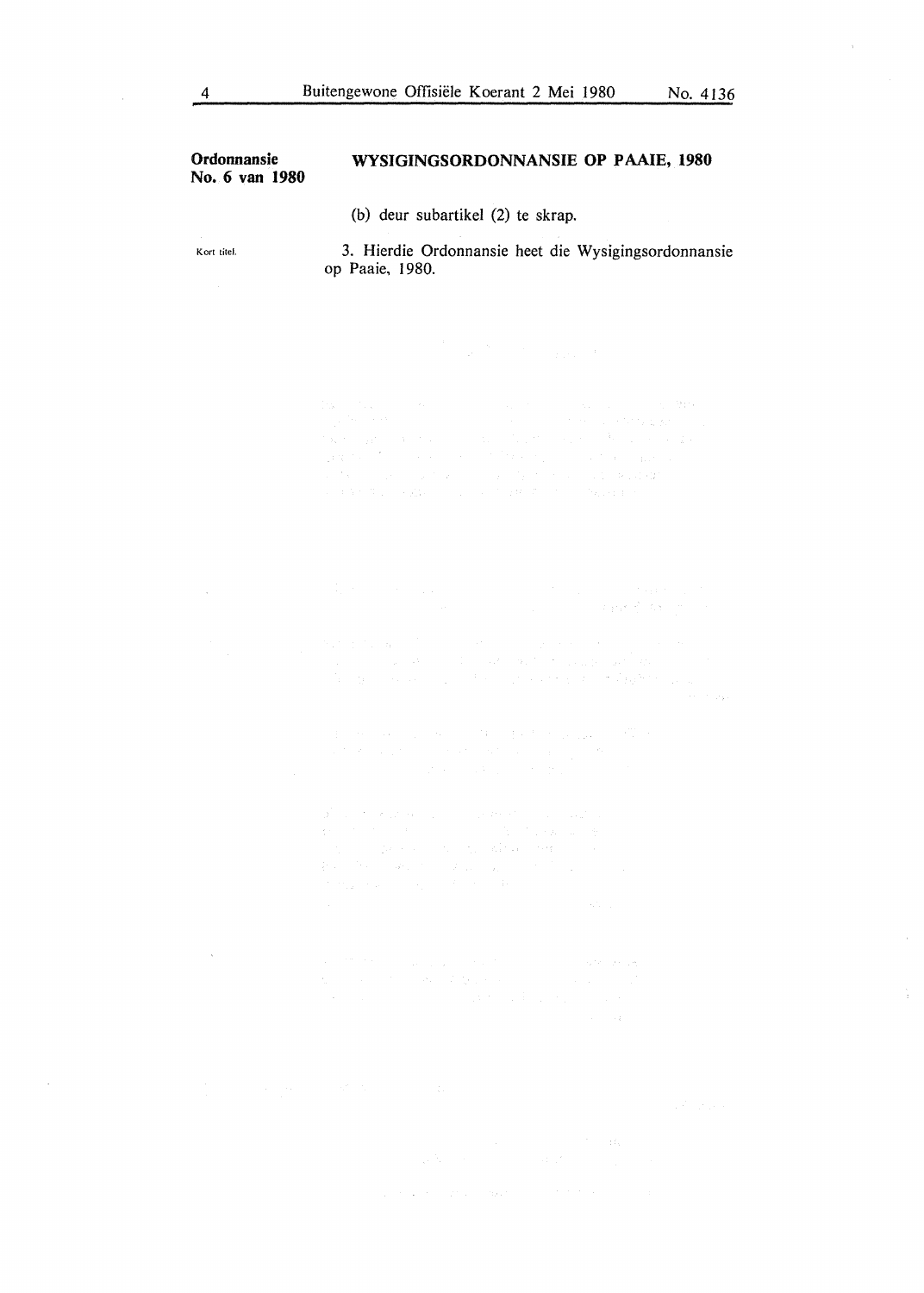#### **ROADS AMENDMENT ORDINANCE, 1980**

**Ordinance No. 6 of 1980** 

(b) by the deletion of subsection (2).

 $\bar{z}$ 

 $\bullet$ 

3. This Ordinance shall be called the Roads Amendment Ordinance, 1980. Short title.